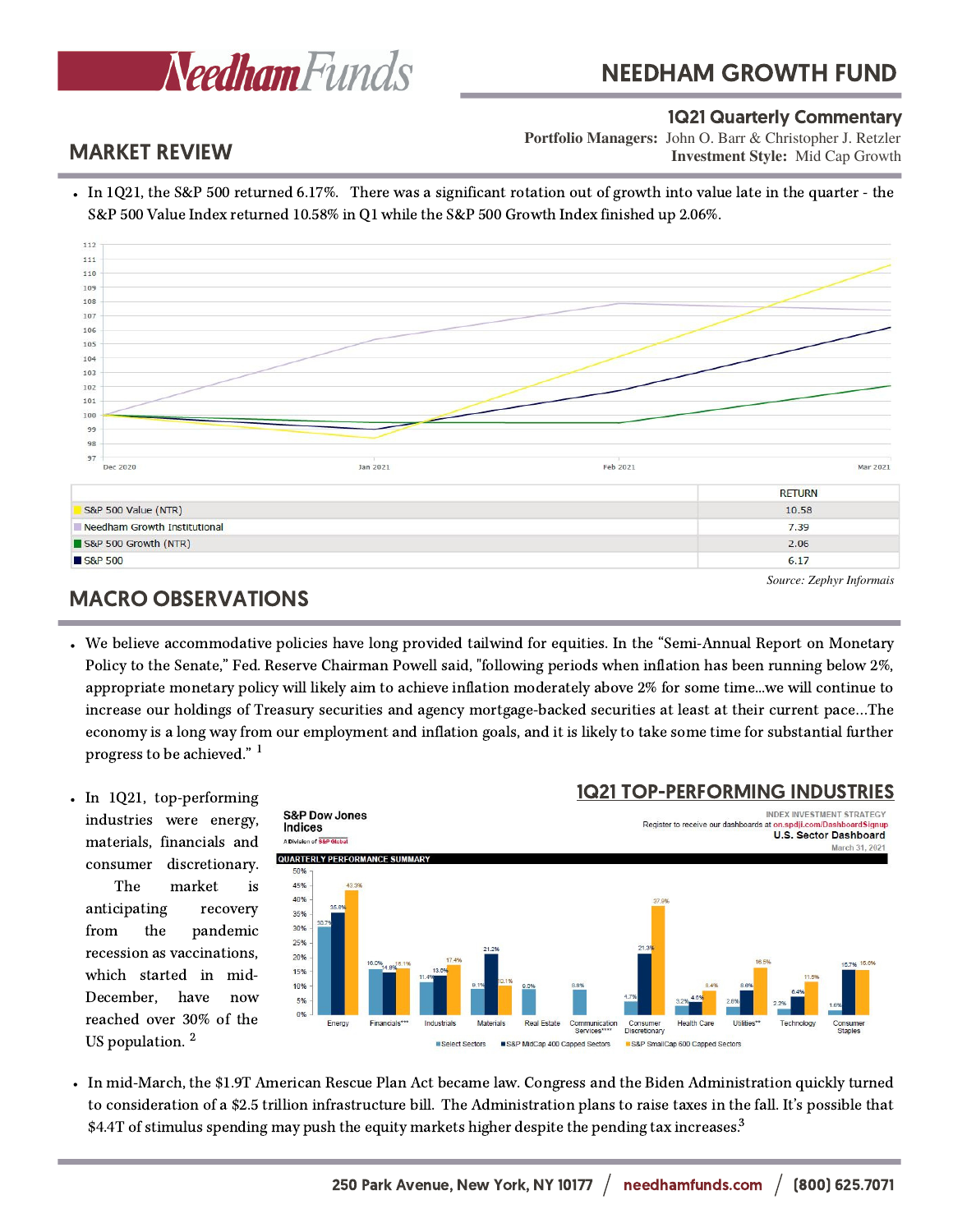### IMPACTS ON PORTFOLIO PERFORMANCE

- The Fund's Institutional (NEEIX) and Retail classes (NEEGX) returned 7.39% and 7.30%, respectively, in 1Q21, outperforming the S&P 500's 6.17% and underperforming the Russell 2000's 12.70%.
- For the 2nd quarter in a row, the Fund's greater-than-benchmark exposure to high quality and low exposure to value factors hurt the Fund's relative performance.<sup>4</sup> It was value's largest outperformance vs. growth in 2 decades.<sup>5</sup>
- The Fund's 1Q21 outperformance relative to the S&P 500 was the result of being invested in outperforming consumer discretionary and technology stocks.
- At 15% turnover, the Fund does not rotate in or out of sectors, but invests in companies we believe can outperform over the long-term.
- The Fund's top 3 contributors were CarMax, Inc. (KMX), Entegris Inc. (ENTG), and Aspen Aerogels Inc. (ASPN). The market sees CarMax as a beneficiary of a reopening economy. We see it as the long-term winner in the multi-channel, previously-owned car market. Entegris benefited from the big semiconductor industry news described below. Aspen Aerogels rose as the market began to better understand its opportunity as a supplier of thermal protection insulation to the electric vehicle battery market. Aspen's products can prevent thermal runaway in lithium-ion EV batteries.
- PDF Solutions, Inc. (PDFS) was the leading detractor in 1Q21. We believe PDF is well-positioned to be the leading, big data analytics supplier to the semiconductor industry.

# LOOKING AHEAD & OPPORTUNITIES

- Big news in the semiconductor industry We've long felt the semiconductor industry has moved beyond a cyclical, PCdriven industry to one of strategic importance. In March, Intel Corp. (INTC) announced plans to invest \$20B in new plants in Arizona. In early April, Taiwan Semiconductor Manufacturing Co., Ltd. (TSM) announced it will spend \$100B of capex over 3 years. Also, the Biden Administration's proposed a \$2.5T infrastructure bill includes \$50B for the semiconductor industry. All of these investments will require advanced semiconductor manufacturing equipment.
- We have more invested dollars behind this theme than any other in the portfolio. At March 31, 2021, 31.8% of Needham Growth Fund's net assets were invested in semiconductor and semiconductor equipment companies.
- The Fund targets investments we perceive to have significant, unrecognized growth opportunities. COVID-19 is hastening revolutionary development in technology and life sciences; the Fund is a long-term investor in companies that enable the research and manufacturing to bring these developments to market. Semiconductor manufacturing is an important example.
- Greater-than-benchmark exposure to high quality stocks might position the Fund for outperformance in future periods of market weakness.
- 1- <https://www.federalreserve.gov/newsevents/testimony/powell20210223a.htm>
- 2- <https://www.npr.org/sections/health-shots/2021/01/28/960901166/how-is-the-covid-19-vaccination-campaign-going-in-your-state>
- 3- <https://www.statista.com/chart/24395/composition-of-the-american-rescue-plan-act/>
- 4 <https://www.morningstar.com/funds/xnas/neagx/portfolio>
- 5 -https://on.spdji.com/rs/838-LDP-483/images/dashboard-sp-500-factor-2021-03.pdf?

[mkt\\_tok=ODM4LUxEUC00ODMAAAF8LZpNDm5JAptod3ony9ed5LobGYtWkGHjXk0Q41dIszR0rA90o3dSkah2qdbaki\\_bl9SZh1zyGR6aotqC](https://on.spdji.com/rs/838-LDP-483/images/dashboard-sp-500-factor-2021-03.pdf?mkt_tok=ODM4LUxEUC00ODMAAAF8LZpNDm5JAptod3ony9ed5LobGYtWkGHjXk0Q41dIszR0rA90o3dSkah2qdbaki_bl9SZh1zyGR6aotqCxSztuqExC7lpjbILiIFNKYgC) xSztuqExC7lpjbILiIFNKYgC